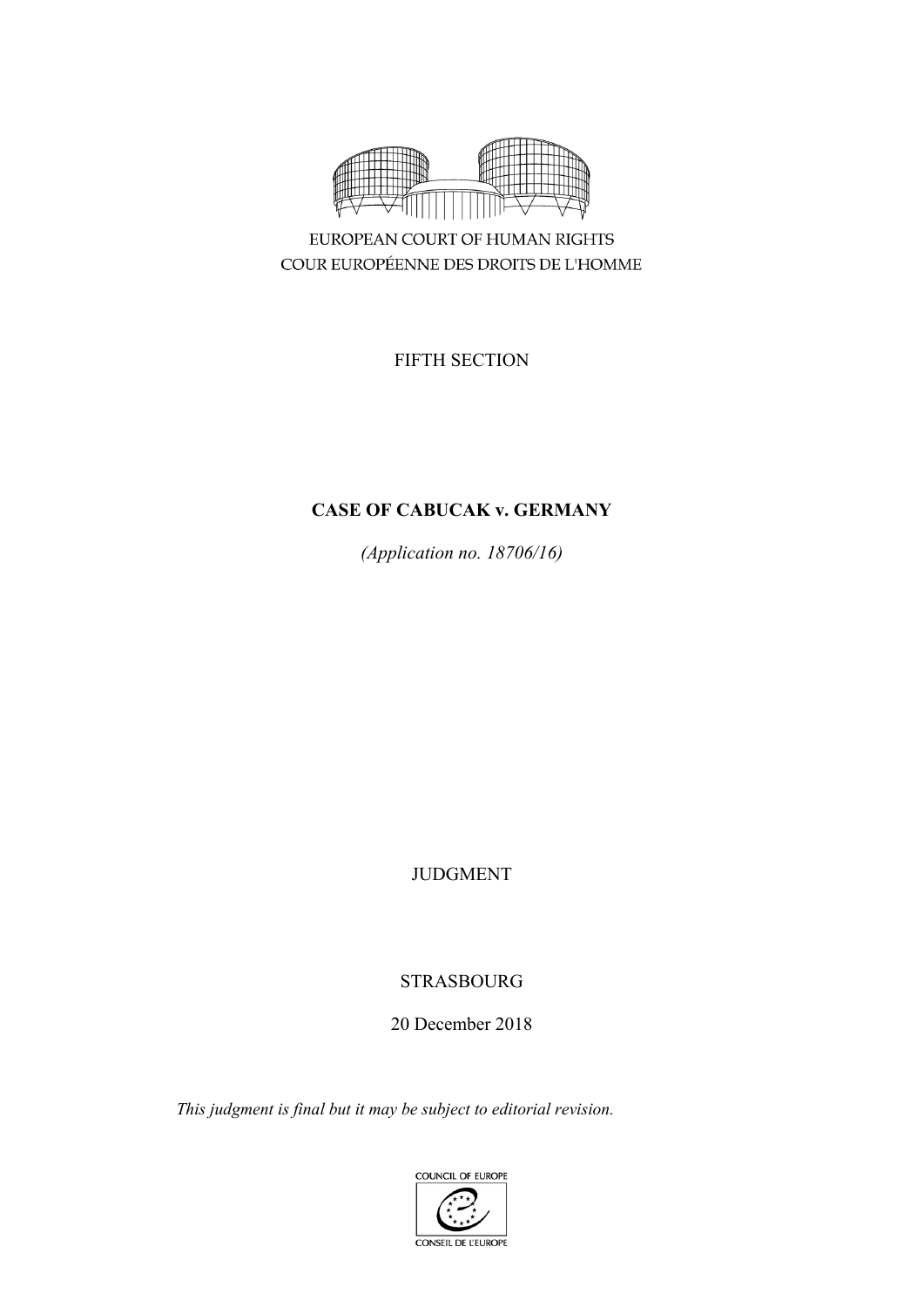### **In the case of Cabucak v. Germany,**

The European Court of Human Rights (Fifth Section), sitting as a Committee composed of:

André Potocki, *President,*

Angelika Nußberger,

Carlo Ranzoni, *judges,*

and Milan Blaško, *Deputy Section Registrar,*

Having deliberated in private on 27 November 2018,

Delivers the following judgment, which was adopted on that date:

## PROCEDURE

1. The case originated in an application (no. 18706/16) against the Federal Republic of Germany lodged with the Court under Article 34 of the Convention for the Protection of Human Rights and Fundamental Freedoms ("the Convention") by a Turkish national, Mr Yunus Cabucak ("the applicant"), on 5 April 2016.

2. The applicant was represented by Mr R. Giebenrath, a lawyer practising in Strasbourg. The German Government ("the Government") were represented by two of their Agents, Ms K. Behr and Mr H.-J. Behrens, of the Federal Ministry of Justice and Consumer Protection.

3. The application concerns the expulsion of the applicant, a Turkish national born in Germany, to Turkey subsequent to his criminal convictions, *inter alia*, for drug trafficking. On 23 November 2016 the application was communicated to the Government.

4. The Turkish Government, having been informed of their right to intervene in the proceedings (Article 36 § 1 of the Convention and Rule 44 of the Rules of Court), did not indicate that they wished to exercise that right.

# THE FACTS

## I. THE CIRCUMSTANCES OF THE CASE

5. The applicant, a Turkish national, was born in 1980 in Neustadt/Weinstraße (Neustadt) and lives in Speyer. He has a daughter of German nationality, born in 2009, who lives with her mother.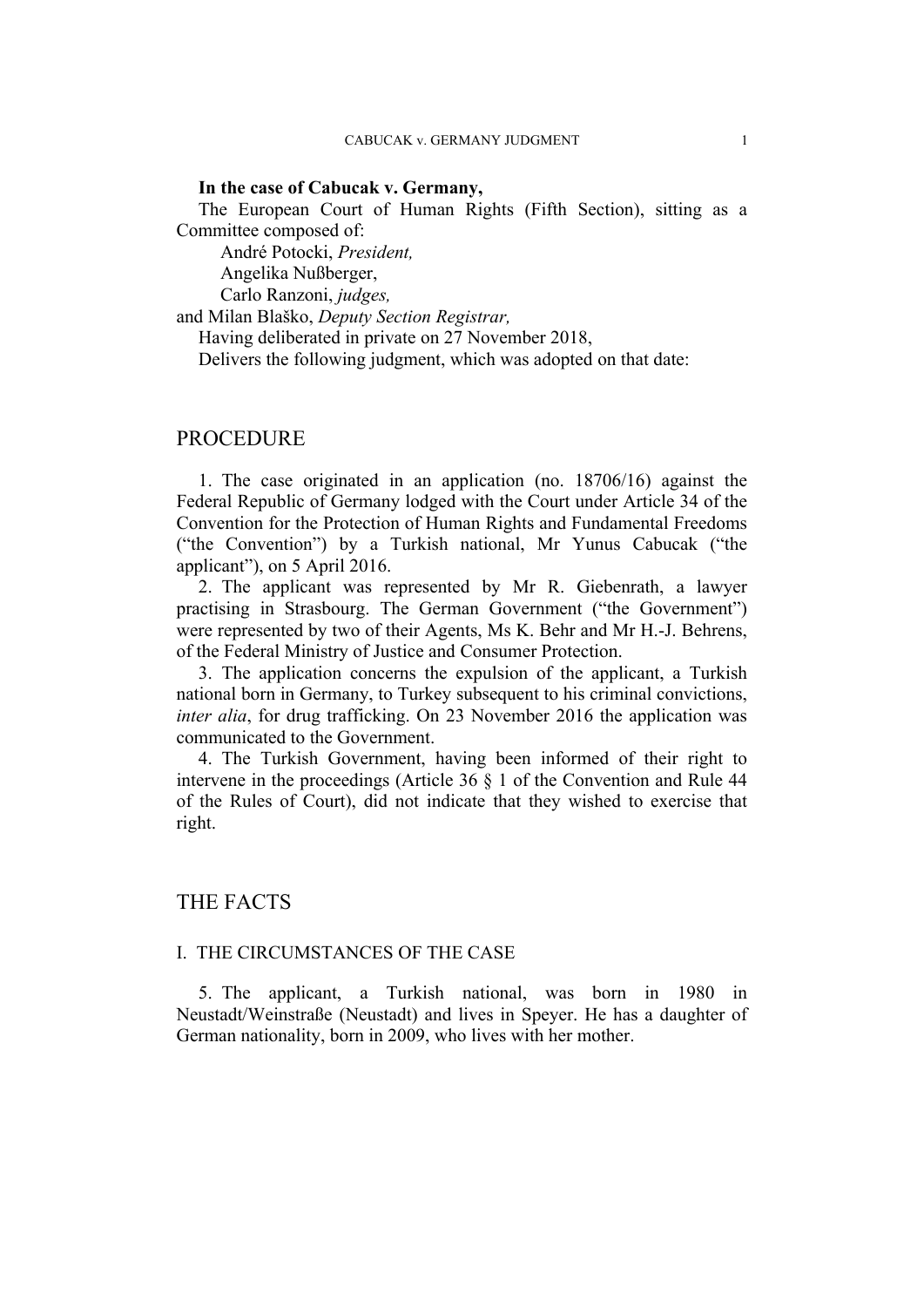## **A. Background to the case**

6. The applicant's parents had migrated to Germany. In 1982 the applicant witnessed the murder of his mother by his father. His father subsequently fled to Turkey, where he was sentenced to imprisonment, and where he continued to live after his release from prison.

7. After the death of his mother, the applicant lived and grew up, together with his sister, with his grandparents in Neustadt. He was partly accommodated in a daytime clinic and attended a special needs school, from which he was expelled, without a school certificate, for physical violence against a teacher.

8. On 25 January 1996, the competent authority of the city of Neustadt issued the applicant a permanent residence permit.

#### **B. The applicant's criminal convictions**

9. Since 1996 the applicant has repeatedly been convicted of criminal offences. On 26 September 1996 the Neustadt District Court convicted the applicant of drug trafficking and sentenced him to a juvenile sentence of one year and four months, suspended on probation. On 20 July 2000 the same court convicted him on twenty counts of drug trafficking and sentenced him to a juvenile sentence of ten months, again suspended on probation. On 2 July 2001 it convicted him on twelve counts of commercial trafficking of drugs and, cumulating it with the judgment of 20 July 2000, sentenced him to juvenile custody for two years and three months. On 10 January 2002 it convicted him on two counts of attempted aggravated extortion by use of force and, cumulating it with the judgment of 2 July 2001, sentenced him to juvenile custody for four years.

10. On 18 January 2005 the applicant was released from prison. The execution of the remainder of his sentence was suspended on probation, subject to the condition of long-term therapy for his drug addiction. The applicant subsequently participated in outpatient drug rehabilitation and a methadone programme.

11. On an unspecified date in spring/summer 2005 a different District Court convicted the applicant of drug possession and fined him. It established that on 7 May 2005 the applicant had been found in possession of heroin. On 9 July 2007 the Neustadt District Court convicted him of several offences committed in 2005 and 2006, including violent and traffic offences, as well as drug trafficking, and sentenced him to two years and six months' imprisonment.

12. In June 2008 the sentence was deferred when the applicant was admitted to a specialist clinic for the purpose of receiving drug therapy. The deferment was revoked two weeks later, after the applicant had been expelled from drug therapy for disciplinary reasons. In August 2008 the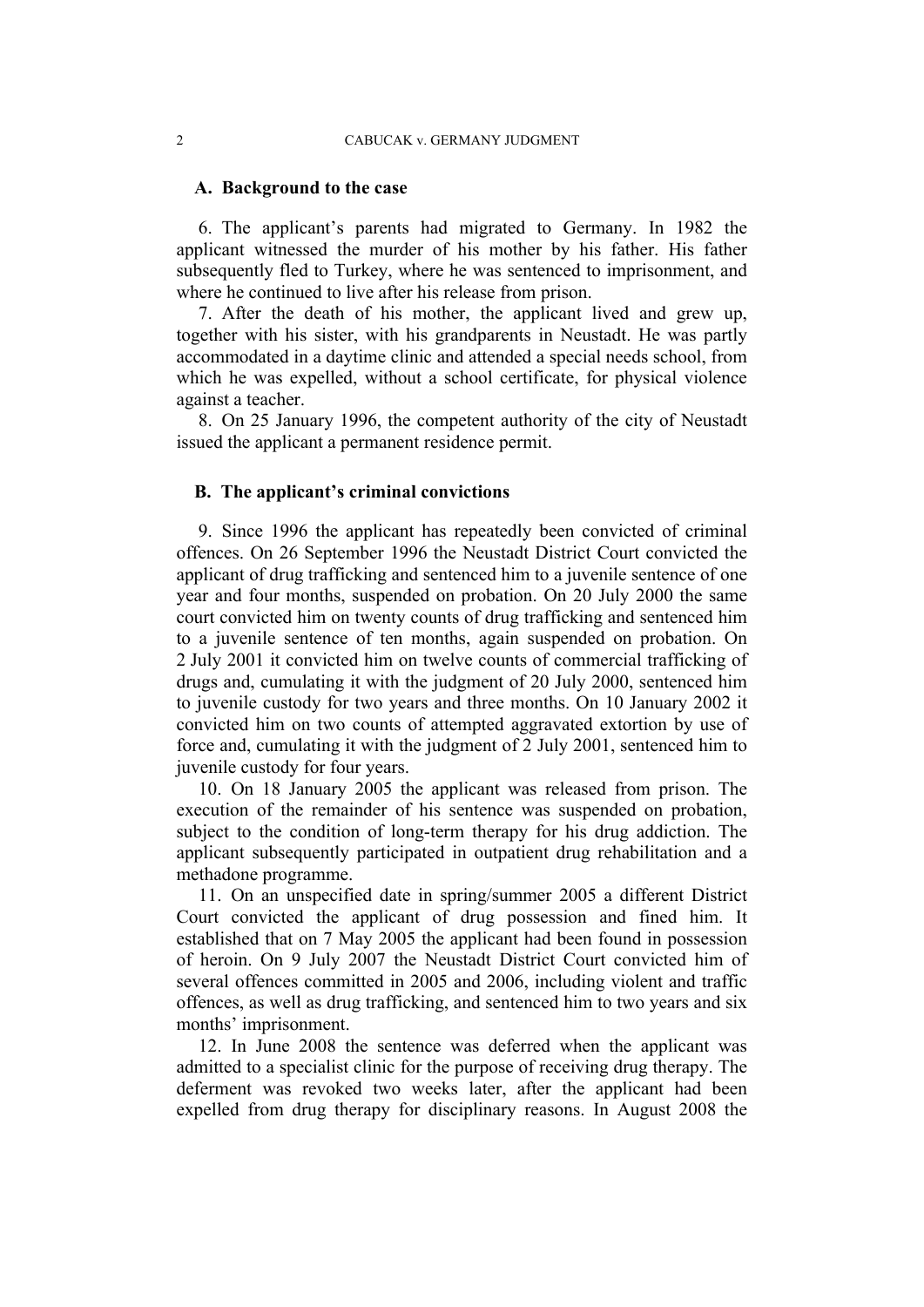sentence was again deferred and the applicant was again admitted to a specialist clinic for the purpose of receiving drug therapy. He was diagnosed with polysubstance dependence, which is simultaneous addiction to different drugs, and a dissocial personality disorder. In February 2009 the execution of the remainder of the sentence of the judgment of 9 July 2007 was suspended on probation and the applicant was released from prison. He continued therapy.

13. On 6 November 2009 the applicant was taken into pre-trial custody. On 9 December 2010 the Frankenthal Regional Court convicted him of drug trafficking and acquisition of drugs and sentenced him to four years and three months' imprisonment. It established that the applicant had been a heroin dealer since August 2009, in order to finance his own consumption and to earn a living. After serving the initial part of his sentence in prison, the applicant was moved to a psychiatric prison as of August 2011. He was again diagnosed with polysubstance dependence and a combined personality disorder characterised by narcissistic and dissocial symptoms.

14. The subsequent therapy evolved slowly. In May 2014, the clinic still considered the applicant's risk of relapse to be significant. It was only in November 2014, after the applicant had graduated from secondary school, that the clinic's evaluation changed. On 2 December 2014 the applicant was released and the remainder of the sentence was suspended on probation.

## **C. The first set of expulsion proceedings**

15. On 31 July 2002, after the conviction of 10 January 2002 (see paragraph 9 above), the competent authority of Neustadt ordered the expulsion of the applicant to Turkey. It referred, in particular, to the applicant's prior convictions. On 22 April 2003, the competent committee on legal affairs (hereafter - "the committee") rejected the application for administrative review of the expulsion order. On 18 October 2003 the Neustadt Administrative Court rejected the appeal. On 14 January 2005 the Rhineland-Palatinate Administrative Court of Appeal reversed the decision of the Administrative Court and quashed the expulsion order. It established that the applicant could rely on a right of residence under Article 7 of the Decision No. 1/80 of the EEC/Turkey Association Council of 19 September 1980 (see paragraph 30 below). He could hence only be expelled on the basis of a discretionary decision of the authority, requiring a current and concrete danger of further significant criminal offences. Against this background, the reasons provided for the justification of the expulsion order were not sufficient. In this context the Court of Appeal referred, in particular, to the fact that the applicant had at the time not yet undergone inpatient therapy, which he was willing to do. Moreover, the applicant could refer to exceptional life circumstances, in particular the violent death of his mother.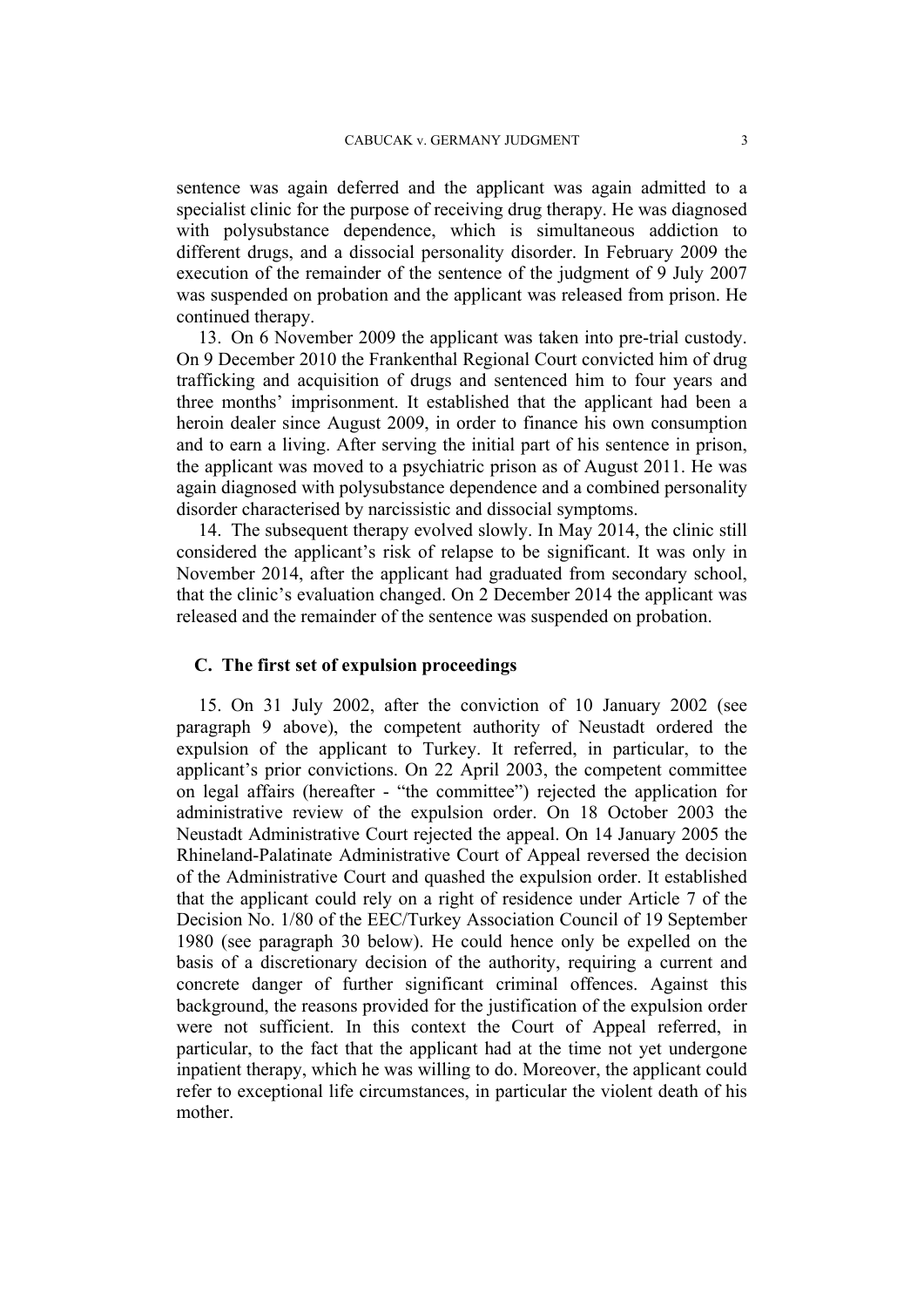### **D. The proceedings at issue**

16. In December 2007 the competent authority notified the applicant that it was willing to order expulsion to Turkey, anew. The applicant informed the authorities that he was now engaged to J., a German national, and that he was intending to undergo stationary treatment of his addiction. On 1 February 2008, the authority nevertheless ordered the expulsion of the applicant to Turkey. It referred to the numerous previous criminal offences, in particular those after 14 January 2005, and concluded that the applicant posed a sufficiently significant risk to the public.

17. The applicant applied for administrative review of that decision. On 4 June 2009, shortly after the applicant had acknowledged paternity of the child J. expected at that time, the city committee suspended the proceedings.

18. The applicant's daughter was born out of wedlock on 23 September 2009. As of that day, J. exercised sole custody rights. In the following weeks, the applicant lived with his daughter and J. in a common apartment, until he was taken into pre-trial custody in November 2009 (see paragraph 13 above).

19. On 19 September 2013, the city committee resumed the suspended proceedings and orally heard the applicant as well as J. who had, in 2011, given birth to a second child by a different father. On 24 September 2013, the committee rejected the application, maintaining that the applicant posed a current and concrete danger for public safety, as he was likely to commit further significant criminal offences. He was a chronic offender with a high potential for aggressive behaviour. Having regard to the applicant's interests protected by Article 8 of the Convention, it found the expulsion order to be a proportionate interference.

20. On 22 May 2014 the Neustadt Administrative Court ordered the reduction of the re-entry ban to five years and dismissed the remainder of the applicant's appeal. It found that the expulsion order did not contravene the binding force of the judgment of the Court of Appeal of 14 January 2005 (see paragraph 15 above) since it was essentially based on events subsequent to that judgment, in particular the judgments of the District Court of 9 July 2007 (see paragraph 11 above) and the judgment of the Regional Court of 9 December 2010 (see paragraph 13 above). The expulsion order was based on sections 55 § 1 and 56 § 1 of the Residence Act in conjunction with section 14 of Decision No. 1/80 of the EEC/Turkey Association Council of 19 September 1980 (see paragraph 30 below). The authority had correctly established that the applicant posed a current and concrete danger to the basic interests of Germany, and that his expulsion was indispensable to preserve these basic interests.

21. The Administrative Court essentially based its conclusions on the seriousness, the frequency and the drug context of the criminal offences, as well as on the expectation that the applicant would be likely to commit such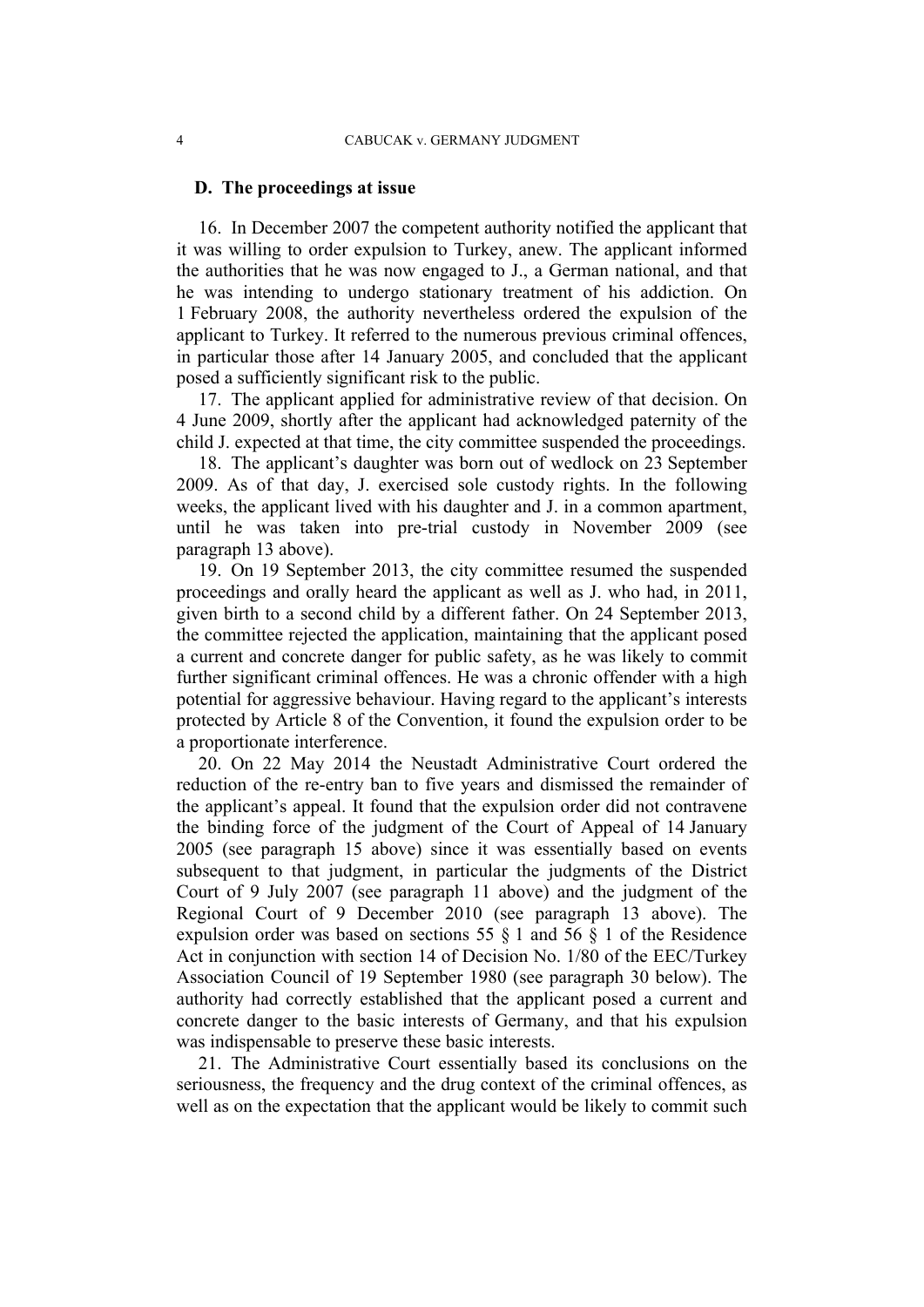offences again. In this connection, the court referred to the numerous convictions based on drug-related offences, as well as the frequent failure of therapy for his drug addiction. Not even favourable conditions, such as the drug therapy as of August 2008, the suspension of the remaining sentence, further therapy, the expected paternity and finally the birth of his child brought about substantial changes in the applicant's life. Also, at the time, the treating clinic considered the applicant's risk of relapse to be significant.

22. The applicant's relationship with his daughter was protected by Article 8 § 1 of the Convention. It had, however, been kept from developing more intensely, due to his arrest only months after his daughter's birth. The same was true for the relationship with his family of origin, in particular his sister. He had also failed to substantiate the actual status of the relationship with J. After initial, rather frequent visits by J. and their common daughter in prison, contact became rather infrequent after J. gave birth to a second child by a different father. The fact that the applicant was about to finish secondary school (see paragraph 14 above) did not justify a more positive prognosis. Since he lacked the necessary vocational training, his prospects of finding a job were still rather slim. The authorities had correctly taken account of the applicant's interests, of the fact that he had been born in Germany and that he had family in Germany, in particular his daughter and his sister. Making explicit reference to Article 8 of the Convention and the Court's case-law, the Administrative Court established that the reasons at the heart of the expulsion were sufficient to justify it, even though the expulsion might cause hardship for the daughter, who did not live with the applicant. The applicant's interests were sufficiently taken into account by limiting the re-entry ban and he could, moreover, apply for a further reduction of the re-entry ban, if the relevant facts were to change.

23. The applicant also lacked economic or social integration. He had never worked and essentially lived on social benefits. As for any difficulties the applicant might face in Turkey, those seemed surmountable. Regarding his allegation that he had no command of the Turkish language, criminal investigations into his offences had shown that he had been perfectly capable of switching between German and Turkish for drug dealing. Also, other oral communication in Turkish had been established, for example two telephone calls with his father from prison. At the oral hearing, he had also conceded that his fluency had improved since 2005. Moreover, the applicant was familiar with Turkish living conditions, since he had visited Turkey twice as a child. His grandfather had shown a rather traditional attitude and he had, in order to improve his Turkish skills, spent a lot of time with family since 2005. He would not be without support in Turkey, even though the relationship with his father might be tense and other contact in Turkey could only be established through his sister.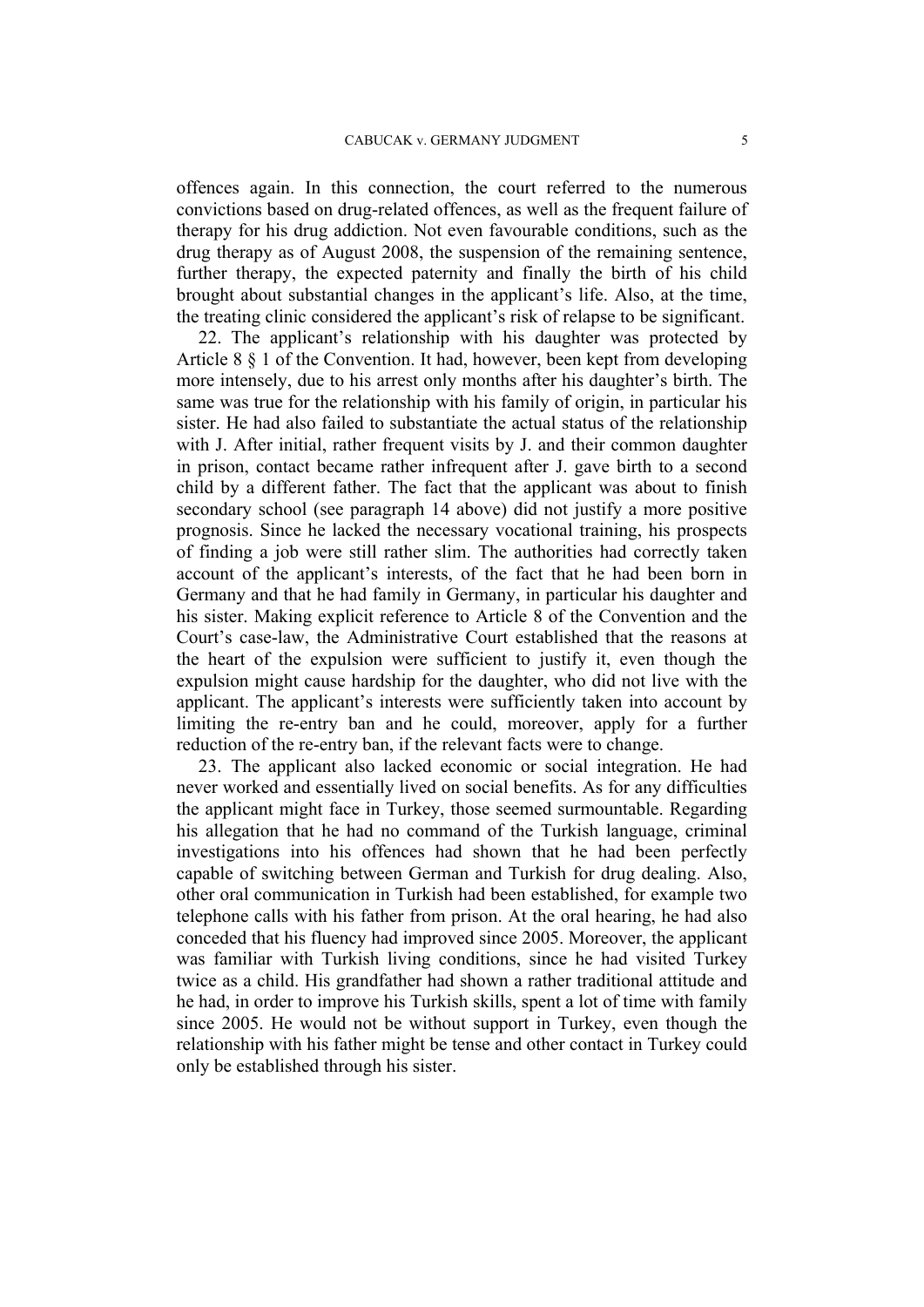24. On 25 March 2015 the Rhineland-Palatine Administrative Court of Appeal rejected the applicant's request for leave to appeal, endorsing the Administrative Court's assessment, while also taking into account the developments that had taken place since.

25. On 7 October 2015, the Federal Constitutional Court did not accept the complaint for adjudication without providing reasons (no. 2 BvR 826/15).

### **E. Subsequent events**

26. An attempt to deport the applicant on 9 October 2015 was unsuccessful, because the applicant did not possess a valid passport.

27. On 17 December 2015, the applicant submitted an asylum application, invoking the danger of re-traumatisation as a bar to his deportation. He was granted a temporary permit to stay for the purposes of the asylum proceedings (*Aufenthaltsgestattung*). No information about the current state of these proceedings has been submitted to the Court.

28. On 17 March 2016 the competent authority rejected an application by the applicant concerning a further reduction of the duration of the re-entry ban. The applicant appealed against that decision to the Administrative Court. No information about the current state of those proceedings has been provided.

# II. RELEVANT DOMESTIC LAW AND PRACTICE

29. The rights of entry and residence for foreigners are governed by the Residence Act. According to section 55 § 1 of the Act, as applicable at the material time, a foreigner may be expelled if his stay is detrimental to public safety and order or other substantial interests of Germany. According to section 56 §1 of the Act, a foreigner who possesses a permanent residence permit and has lawfully resided in Germany for at least five years can only be expelled on serious grounds pertaining to public security and law and order. This requirement is, as a rule, met in cases falling under section 53 of the Act, that is, if the foreigner has been sentenced by final judgment to a prison term or a term of juvenile custody of at least three years for one or more intentionally committed offences or several prison terms or terms of juvenile custody for intentionally committed offences totalling at least three years within a five-year period, or if he or she has been sentenced by final judgment to at least two years' juvenile custody or a prison term for an intentionally committed offence under the Narcotics Act.

30. Parallel and additional protection against expulsion may be drawn from Decision No. 1/80 of the EEC/Turkey Association Council of 19 September 1980. According to section 7, sentence 1, indent 2, of that Decision, the members of the family of a Turkish worker duly registered as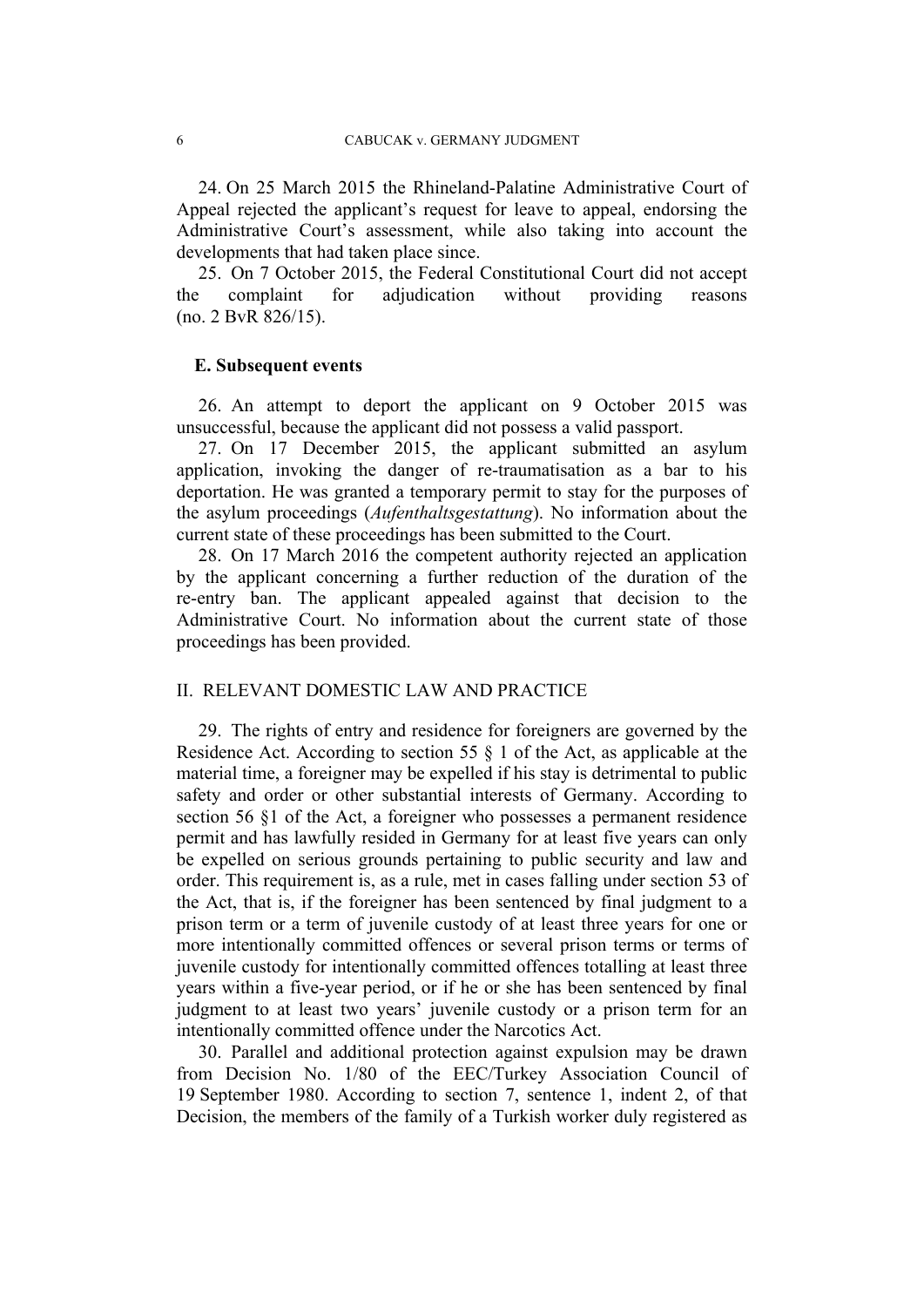belonging to the labour force of a member State, who have been authorised to join him, enjoy free access to any paid employment of their choice provided they have been legally resident there for at least five years. Article 14 of that Decision guarantees that section 7 is to be applied, subject to limitations justified on grounds of public policy, public security or public health. In substance, the German courts, referring to the case-law of the Court of Justice of the European Union, take these provisions to allow for the expulsion of a person, who can rely on a right of residence under Article 7 of the Decision, only on the condition that the conduct of that person poses a current and concrete danger to a basic interest of Germany and if the expulsion is necessary in order to secure that interest (compare Federal Administrative Court, no. 1 VR 3/18, decision of 22 May 2018).

31. Section 11 of the Residence Act, as applicable at the material time, provides that a foreigner who has been expelled may not re-enter or reside in Germany. He or she may not be granted a residence permit. Upon application, these statutory consequences of the expulsion are to be subject to a time‑limit. The time-limit is to be set taking due account of the circumstances of the case and may exceed five years only if the foreigner was expelled on the ground of a criminal conviction or if he or she presents a serious threat to public safety and order. This period should not exceed ten years. The period shall begin to run when the foreigner leaves the country. Prior to the expiry of that time-limit the foreigner may, by way of exception, be allowed to enter Germany for a short period of time if this time is required for compelling reasons or if the refusal of permission would constitute undue hardship.

# THE LAW

32. The applicant complained that his expulsion was in breach of his private and family life as provided in Article 8 of the Convention, which reads as follows:

"1. Everyone has the right to respect for his private and family life, his home and his correspondence.

2. There shall be no interference by a public authority with the exercise of this right except such as is in accordance with the law and is necessary in a democratic society in the interests of national security, public safety or the economic well-being of the country, for the prevention of disorder or crime, for the protection of health or morals, or for the protection of the rights and freedoms of others."

33. The Government contested that argument.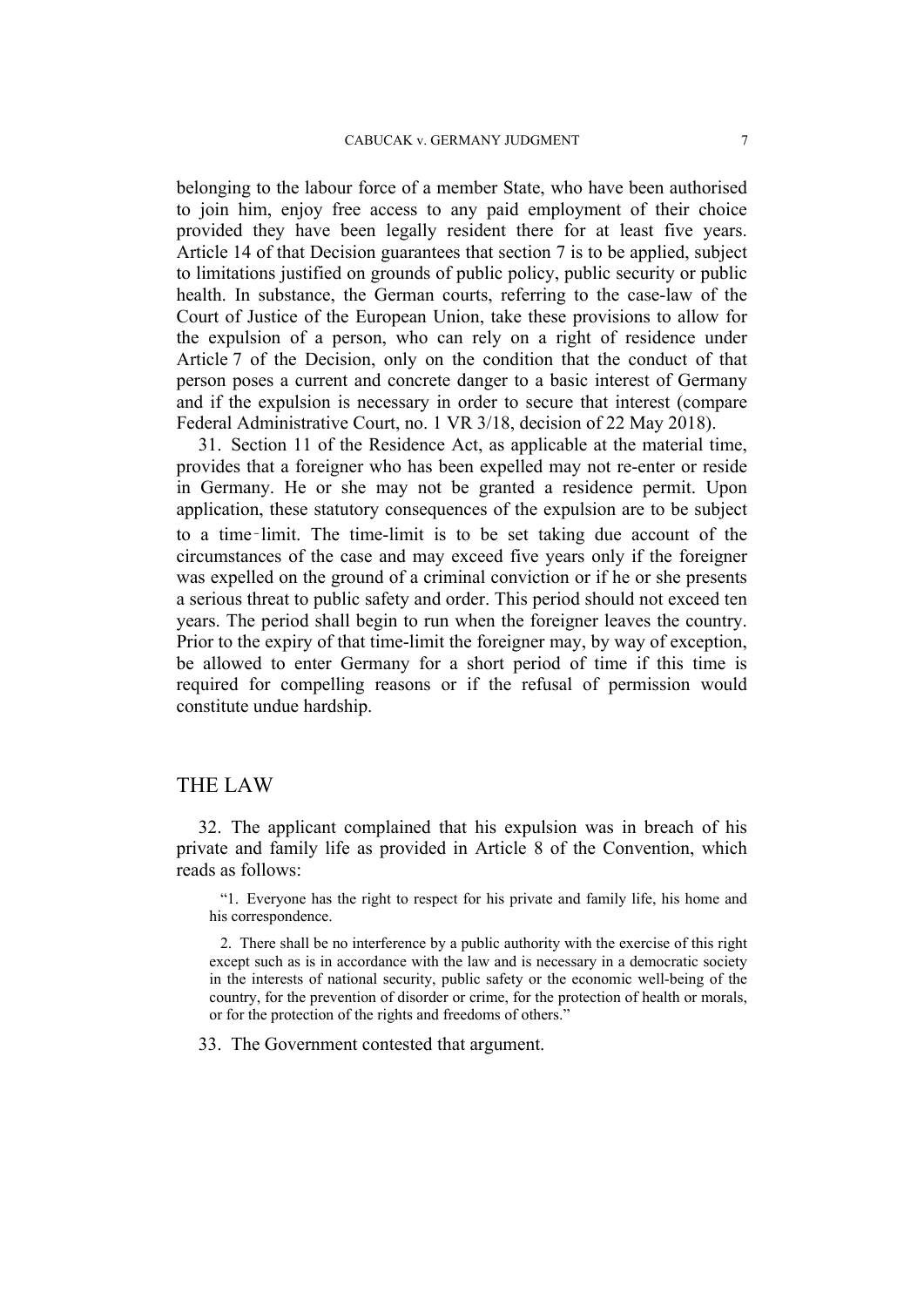#### I. ADMISSIBILITY

34. The Court notes that the application is not manifestly ill-founded within the meaning of Article 35  $\S$  3 (a) of the Convention. It further notes that it is not inadmissible on any other grounds. It must therefore be declared admissible.

### II. MERITS

#### **A. The parties' submissions**

#### *1. The applicant*

35. The applicant submitted that his expulsion constituted not only an interference with his "private life", but also his "family life" within the meaning of Article 8 § 1 of the Convention, because he had a very close relationship with his daughter. He argued that the interference was not justified under Article 8 § 2 of the Convention, as it was disproportionate. He had been polysubstance-dependent when he committed the crimes in order to finance his drug habit. The criminal offences had not been of such a nature as to cause anyone severe harm. He had not committed a crime since 2009. Rather, he had graduated from school (see paragraph 14 above) and successfully fought his polysubstance dependence since.

36. He had lived in Germany all his life and had solid social, economic and family links to Germany. He had founded a family with a German woman and spoke German fluently. The prevailing interest of his daughter had not been taken into account sufficiently. She would suffer significantly from his deportation. He had always played an important role in her life, had been involved in her upbringing from her birth and had taken care of her on an almost daily basis since his release. Contact with his daughter had become more difficult, in particular since October 2016, because the mother had attempted to prevent it without any reason. He had therefore filed a complaint before the District Court to secure contact, initially once a week, later twice a week and every other weekend, and to be awarded joint custody rights with the mother.

37. In contrast, he lacked any ties with Turkey. He did not possess a good command of the language and had no social links to the country. His mental health was fragile, required constant treatment and would be adversely affected by his removal to Turkey, where he would be at an increased risk of further traumatisation, given that his father, with whom he had no contact and who had killed his mother, lived there.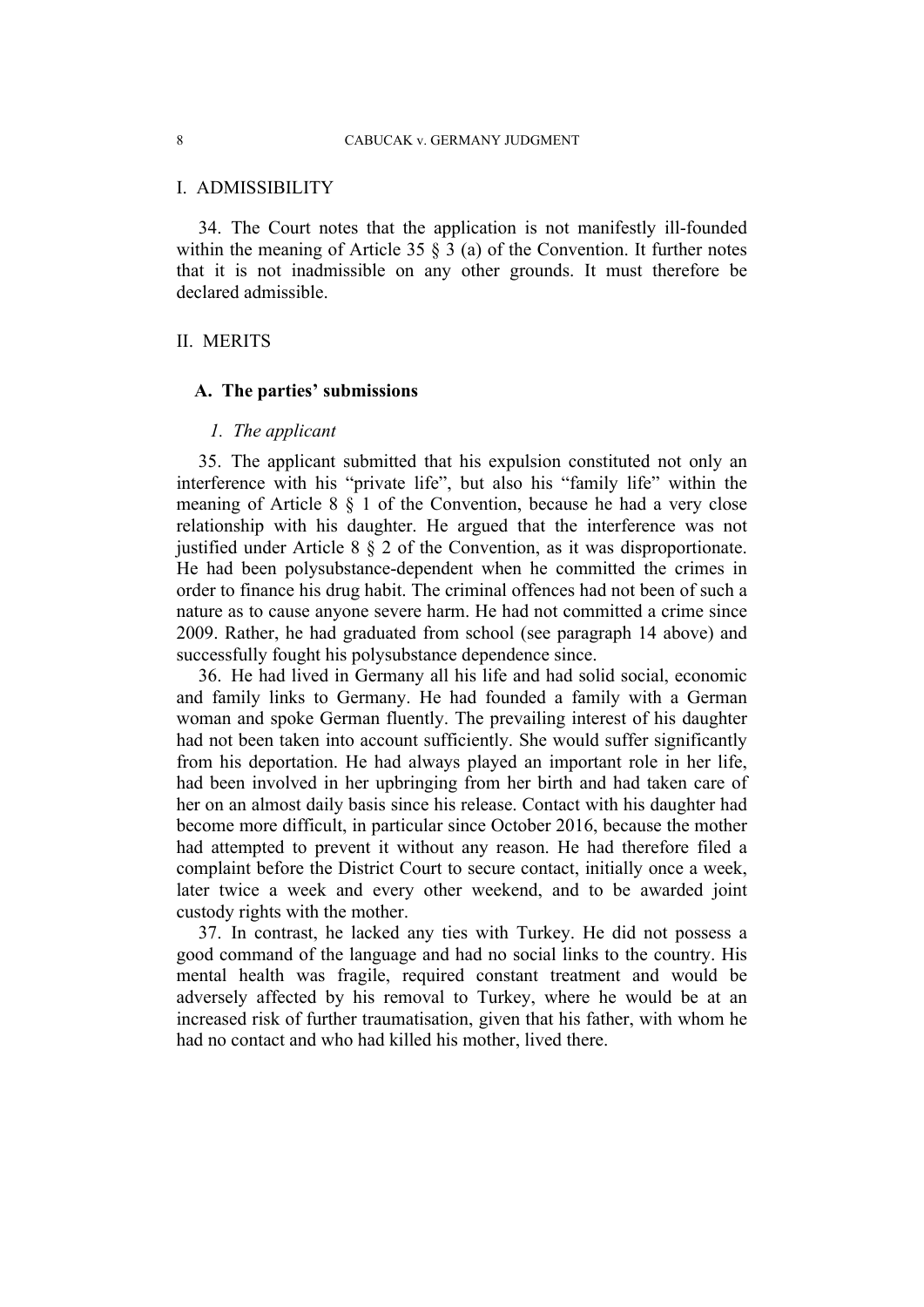#### *2. The Government*

38. The Government accepted that the applicant's expulsion constituted an interference with his "private life" within the meaning of Article 8 § 1 of the Convention and added that it could be left open whether the applicant's relationship with his daughter constituted "family life" within the meaning of Article 8 § 1 of the Convention. They argued that the interference was, in any event, justified under Article 8 § 2 of the Convention. The domestic courts had given full consideration to the applicant's private and family situation and had carefully weighed the applicant's interests against the state's interest.

39. The crimes committed by the applicant weighed heavily, due to his involvement in drugs and his violent nature, the high number of offences, the severity and lengthiness of his criminal career as well as his repeated failure to improve his behaviour following his criminal convictions and drug therapy. The applicant could not rely on his polysubstance dependence in order to shed a different light on his offences, because the dependence had already been taken into account by the criminal courts when concluding the sentence. The administrative courts had reasonably concluded that the applicant was likely to reoffend.

40. The applicant's relationship with his German daughter and her best interests had been taken into consideration sufficiently. There were doubts as to the depth of the relationship, since applicant and daughter had only lived together for a very short time and seen one another only occasionally thereafter. The applicant had failed to substantiate his allegation that he played a significant role in his daughter's life. As regards the prevention of contact by the child's mother, the latter had expressed severe doubts to the youth office as to the applicant's capacity to look after the child. The main figure in his daughter's life was obviously her mother. The applicant and his daughter could maintain contact through letters or different forms of electronic communication and the applicant's re-entry ban was limited to five years. Furthermore, the applicant's expulsion had already been foreseeable when the family relationship was formed.

41. Even though the applicant had been born in Germany and had lived there all his life, he did not have strong social, cultural and family ties to that country. He was not integrated into German society, was unemployed, he had no vocational training and no prospects of entering the labour market. His social network did not extend beyond immediate family boundaries and the criminal world. While his connections to Turkey were not particularly strong either, he had grown up with traditionally oriented grandparents, who had familiarised him with Turkish culture. He had a good command of Turkish. His possibilities to find employment there were not worse than in Germany. He could continue his medical treatment in Turkey and there was nothing to indicate that the living conditions in Turkey would have a specifically negative impact on his condition.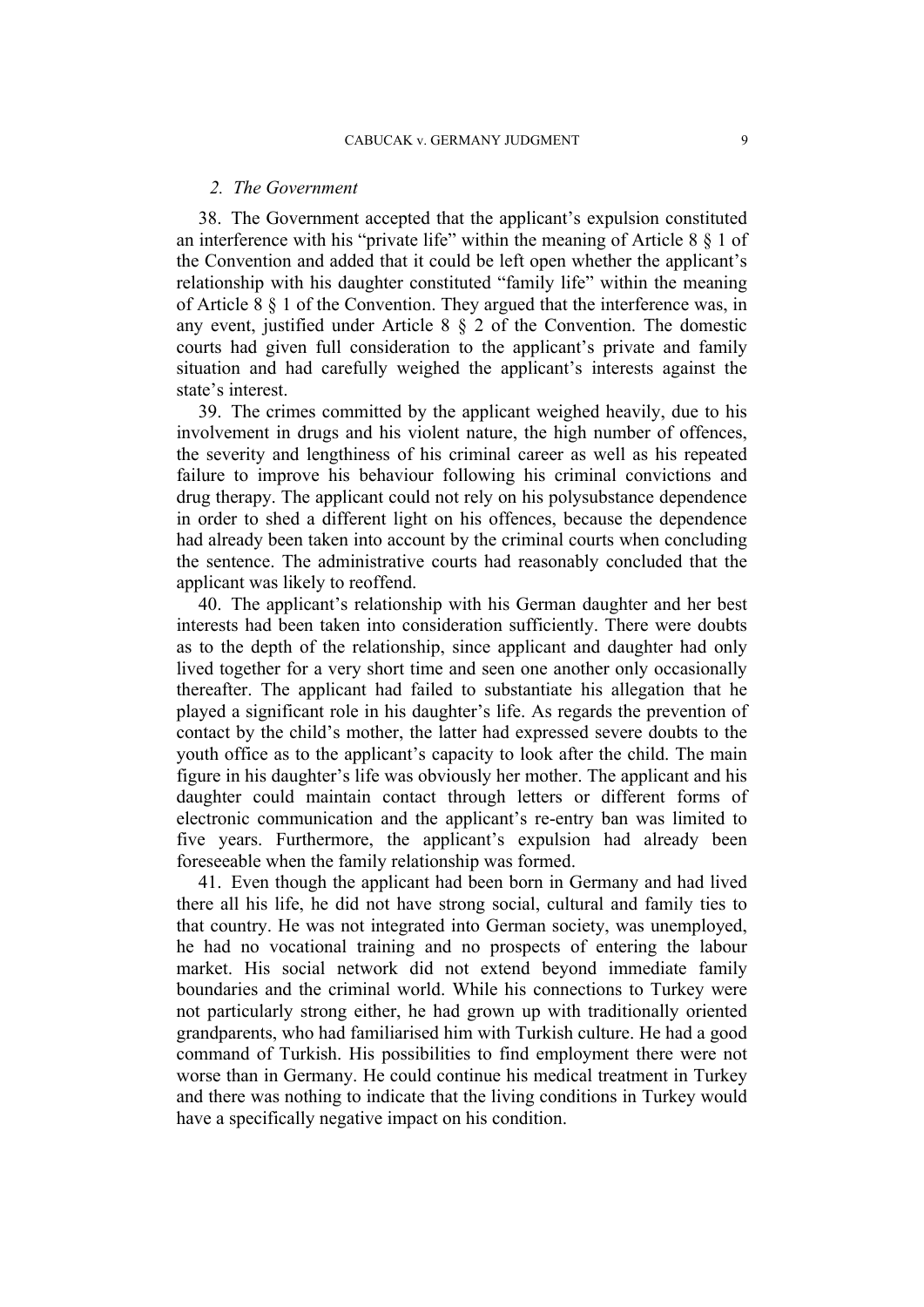#### **B. The Court's assessment**

42. The relevant general principles have recently been summarised in *Krasniqi v. Austria* (no. 41697/12, §§ 46-49, 25 April 2017).

43. The Court notes that it is not in dispute between the parties whether the applicant can rely on the notion of private life within the meaning of Article 8 § 1 of the Convention and that the expulsion order against him interfered with that right. It is in dispute, however, whether the applicant can rely on the notion of "family life" within the meaning of Article 8 § 1 of the Convention. In this respect, it has to be kept in mind that this question has to be determined with regard to the position at the time the expulsion order became final, which was, according to domestic law (compare *Kaya v. Germany*, no. 31753/02, § 57, 28 June 2007), on 25 March 2015, when the Court of Appeal refused to grant leave to appeal. The Court takes the view that the applicant has sufficiently demonstrated that he enjoyed a relationship with his daughter which constituted family life within the meaning of Article 8 § 1 of the Convention (compare *Paradiso and Campanelli v. Italy* [GC], no. 25358/12, § 140, 24 January 2017), having submitted, in particular, that he had had regular contact with her over previous years, even though he was detained in prison for a long period during those years.

44. The interference with the applicant's right to private and family life will infringe the Convention if it does not meet the requirements of paragraph 2 of Article 8. It is therefore necessary to determine whether it was "in accordance with the law", justified by one or more of the legitimate aims set out in that paragraph, and "necessary in a democratic society". It is not in dispute that the decision to order the applicant's expulsion was based on the relevant provisions of the Residence Act and that it pursued aims that were fully compatible with the Convention, namely the interest of public safety and the prevention of disorder or crime.

45. It thus remains to be ascertained whether the revocation of the residence permit and expulsion were "necessary in a democratic society", that is to say, if these measures were justified by a pressing social need and proportionate to the legitimate aims pursued.

46. The Court observes that the applicant was, between 1996 and 2010, repeatedly convicted of a large number of serious criminal offences, in particular in connection with the trafficking of drugs, some of which involved violence (see paragraphs 9-13 above). The prison sentences bear testimony to the seriousness of the offences. The Court has held on previous occasions that it understands – in view of the devastating effects drugs have on people's lives – why the authorities show great firmness to those who actively contribute to the spread of this scourge (see, among others, *Salem v. Denmark*, no. 77036/11, § 66, 1 December 2016; *Savasci v. Germany*, no. 45971/08, § 27, 19 March 2013). The applicant committed at least a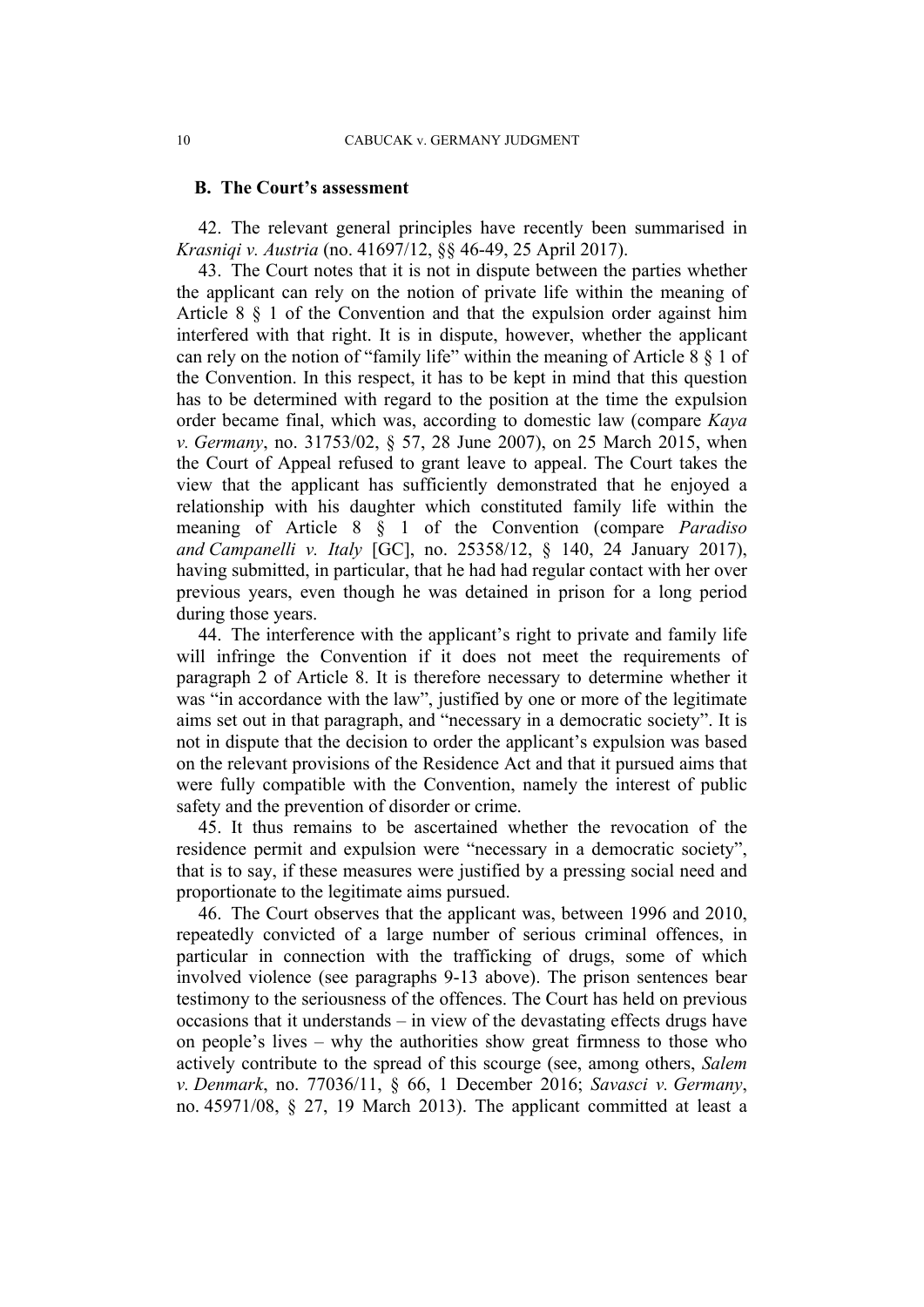substantial part of his offences as a criminally responsible adult. This, as well as the nature and the gravity of the offences, rules out their assessment as mere examples of juvenile delinquency (*Kaya v. Germany*, no. 31753/02, § 62, 28 June 2007). Finally, it has to be taken into account that the applicant continued to commit criminal offences even though his expulsion had already been ordered for the first time in 2002 and the relevant decision had only been quashed by the Court of Appeal on 14 January 2005 (compare *Trabelsi v. Germany*, no. 41548/06, § 58, 13 October 2011). Against this background, the domestic authorities' conclusion that the applicant's criminal offences were particularly serious cannot be put into question.

47. As regards the length of the applicant's stay in Germany, the Court observes that he was born there in 1980 and has lived there all his life. His stay in Germany has thus been of considerable length.

48. As regards the applicant's conduct, the Court notes that he committed the last offence in 2009 and was released from prison in late 2014. While he has not reoffended since, it has to be noted that he spent a considerable part of that time in prison. The domestic authorities considered that he had been granted several chances to adapt his conduct before and failed to make use of them, even when positive developments such as a relationship and the birth of his daughter could have triggered a turnaround, and that there had been a pattern in his life of criminal offences, sanctions, rehabilitation and rather short periods of improved conduct prior to the commission of further criminal offences. They concluded that his conduct since 2009, which included his completion of secondary education and the tackling of his psychological problems and his polysubstance dependence, did not allow for the conclusion that there was no longer a risk of his reoffending. The Court does not consider this finding unreasonable.

49. With regard to the applicant's family situation and the child's interests, it has to be noted that the applicant is not living with his daughter nor with the child's mother, both of German nationality, and that he only did so for a brief period of about two months between the daughter's birth in September 2009 and his arrest in November 2009. Their relationship was limited during the applicant's imprisonment and therapy. The domestic authorities considered that the daughter lived with her mother, who had exercised sole custody rights since the child's birth, and concluded that the mother is the central figure in the child's life. While the applicant is involved in her upbringing, and his deportation from Germany would certainly have an impact on his daughter, there is no reason why the applicant and his daughter cannot continue their relationship via different means of communication, and the applicant has not shown that it would be impossible for his daughter to visit him, at least together with her mother, in Turkey. Neither has he substantiated that the child's interests were otherwise adversely affected by his expulsion. Moreover, the re-entry ban is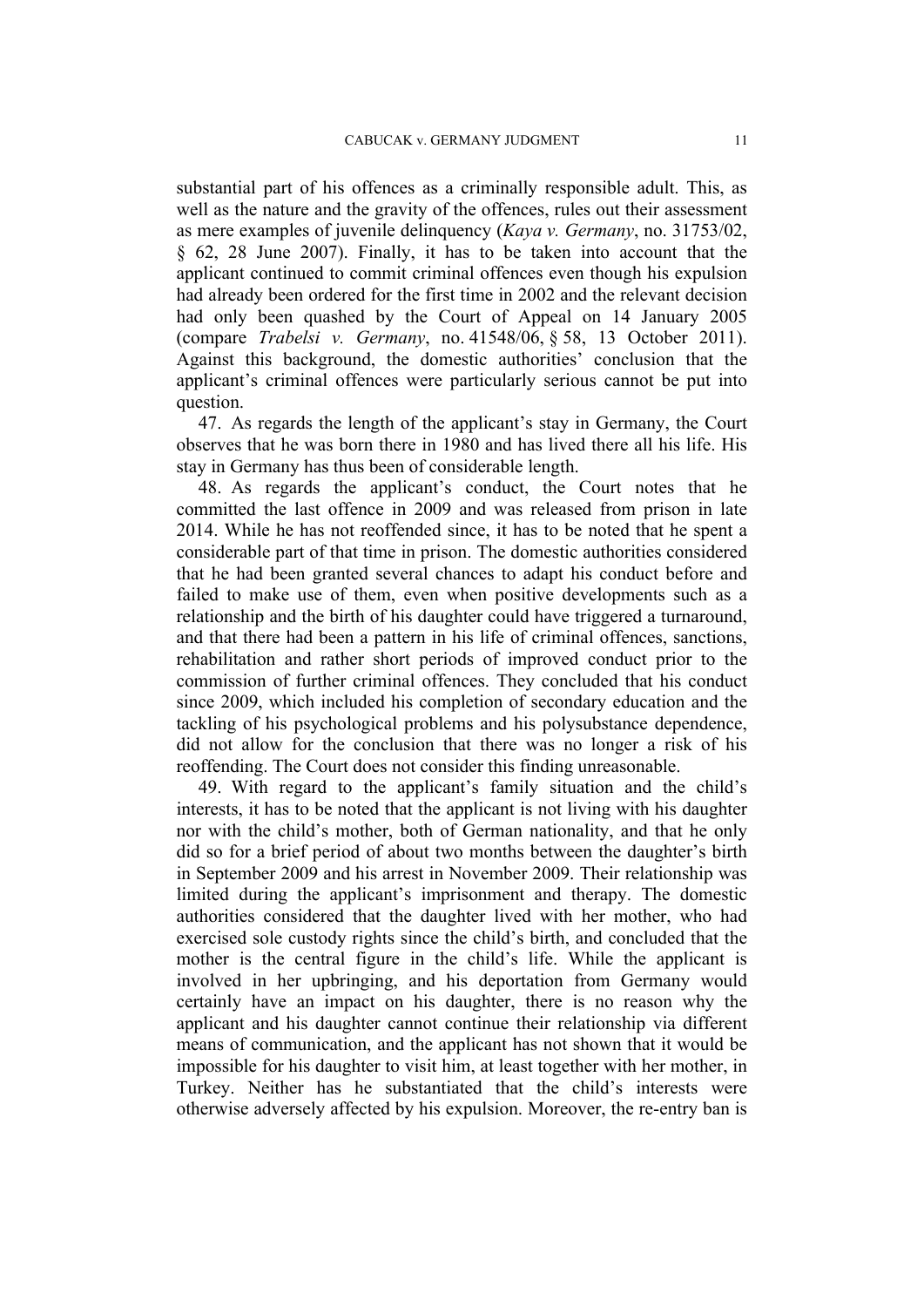limited to five years and he may apply to be allowed entry for compelling reasons and for short periods of time (see paragraph 31 above).

50. With regard to the solidity of his social, cultural and family ties with the host country, the domestic courts took account of the fact that the applicant was born in Germany and has lived there all his life. In this respect, the Court does not doubt that the applicant has strong ties to Germany (*Kaya*, cited above, § 64). The domestic authorities also emphasised, however, that the applicant lacked a more sustainable integration in his host country, in particular with regard to a lack of vocational training, the fact that he has never worked and has essentially lived on social benefits, and likely has little prospect of finding a job in the future. In this connection, the Court reiterates that not even a right to naturalisation as such hinders an expulsion (ibid.).

51. With regard to the solidity of social, cultural and family ties with Turkey, the domestic courts concluded that the applicant had a good command of the language and that he was familiar with Turkish living conditions, as he had been brought up in a rather traditional Turkish environment by his grand-parents. The Court, albeit concurring with this assessment, takes note of the fact that the applicant has visited Turkey only twice, as a child. With regard to the alleged damage to his health which might be caused by returning to his home country, which also has to be taken into account when weighing the applicant's private life (compare *Bensaid v. the United Kingdom*, no. 44599/98, § 48, ECHR 2001-I), the Court acknowledges that the applicant suffers from trauma and that he prefers ongoing treatment in a familiar environment. However, he has failed to substantiate why he could not continue treatment in Turkey or why the expulsion would significantly increase the risk of further trauma.

52. In the light of the above, the Court recognises that the domestic courts carefully balanced the competing interests and explicitly took into account the criteria set out in the Court's case-law. Moreover, having regard to the gravity of the drug-related criminal offences committed by the applicant, and considering the sovereignty of member States to control and regulate the residence of aliens on their territory, the Court finds that the interference was supported by relevant and sufficient reasons, and was proportionate in that a fair balance was struck between the applicant's right to respect for his private and family life, on the one hand, and the prevention of disorder or crime, on the other hand. In these circumstances the Court concludes that the interference with the applicant's right to private and family life as protected under Article 8 § 1 of the Convention was justified under Article 8 § 2 of the Convention.

53. There has accordingly been no violation of Article 8 of the Convention.